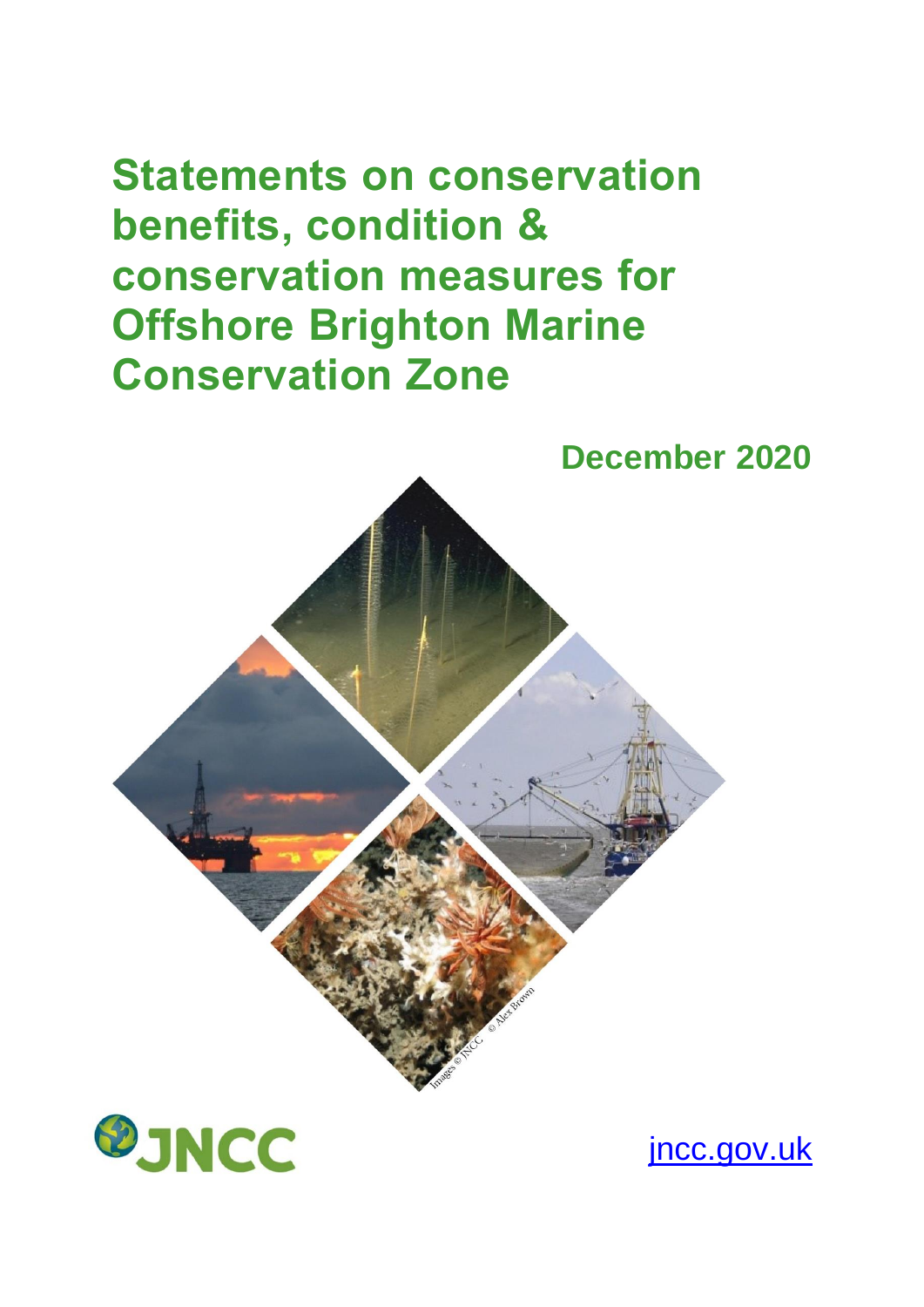## **What the conservation advice package includes**

The information provided in this document sets out JNCC's current view of the site's condition, the conservation benefits which the site can provide and the measures required to support achievement of the site's conservation objectives. This forms part of JNCC's formal conservation advice package for the site and must be read in conjunction with all parts of the package as listed below:

- [Background](http://jncc.defra.gov.uk/pdf/OffshoreBrighton_Background_V1.0.pdf) Document explaining where to find the advice package, JNCC's role in the provision of conservation advice, how the advice has been prepared, when to refer to it and how to apply it;
- [Conservation Objectives](http://jncc.defra.gov.uk/pdf/OffshoreBrighton_ConservationObjectives_V1.0.pdf) setting out the broad ecological aims for the site;
- Statements on:
	- o the site's protected features condition and the General Management Approach;
	- o conservation benefits that the site can provide; and
	- $\circ$  conservation measures needed to support achievement of the conservation objectives set for the site (this document);
- [Supplementary Advice on Conservation Objectives](http://jncc.defra.gov.uk/pdf/OffshoreBrighton_SACO_V1.0.pdf) (SACO) providing more detailed and site-specific information on the conservation objectives; and
- [Advice on Operations](http://jncc.defra.gov.uk/docs/OffshoreBrighton_AdviceOnOperations_V1.0.xlsx) providing information on those human activities that, if taking place within or near the site, can affect it and present a risk to the achievement of the conservation objectives.

The most up-to-date conservation advice for this site can be downloaded from the conservation advice tab in the [Site Information Centre](http://jncc.defra.gov.uk/page-6775) (SIC) on JNCC's website.

## **Conservation benefits**

By maintaining or achieving favourable condition for the protected features, the site will contribute to delivering:

• Clean, healthy, safe, productive, and biologically diverse oceans and seas as set out in the Government's [Strategy for contributing to the delivery of delivery of a UK](http://webarchive.nationalarchives.gov.uk/20130403054143/http:/archive.defra.gov.uk/environment/marine/documents/mpa-strategy100330.pdf)  [network of marine protected areas;](http://webarchive.nationalarchives.gov.uk/20130403054143/http:/archive.defra.gov.uk/environment/marine/documents/mpa-strategy100330.pdf)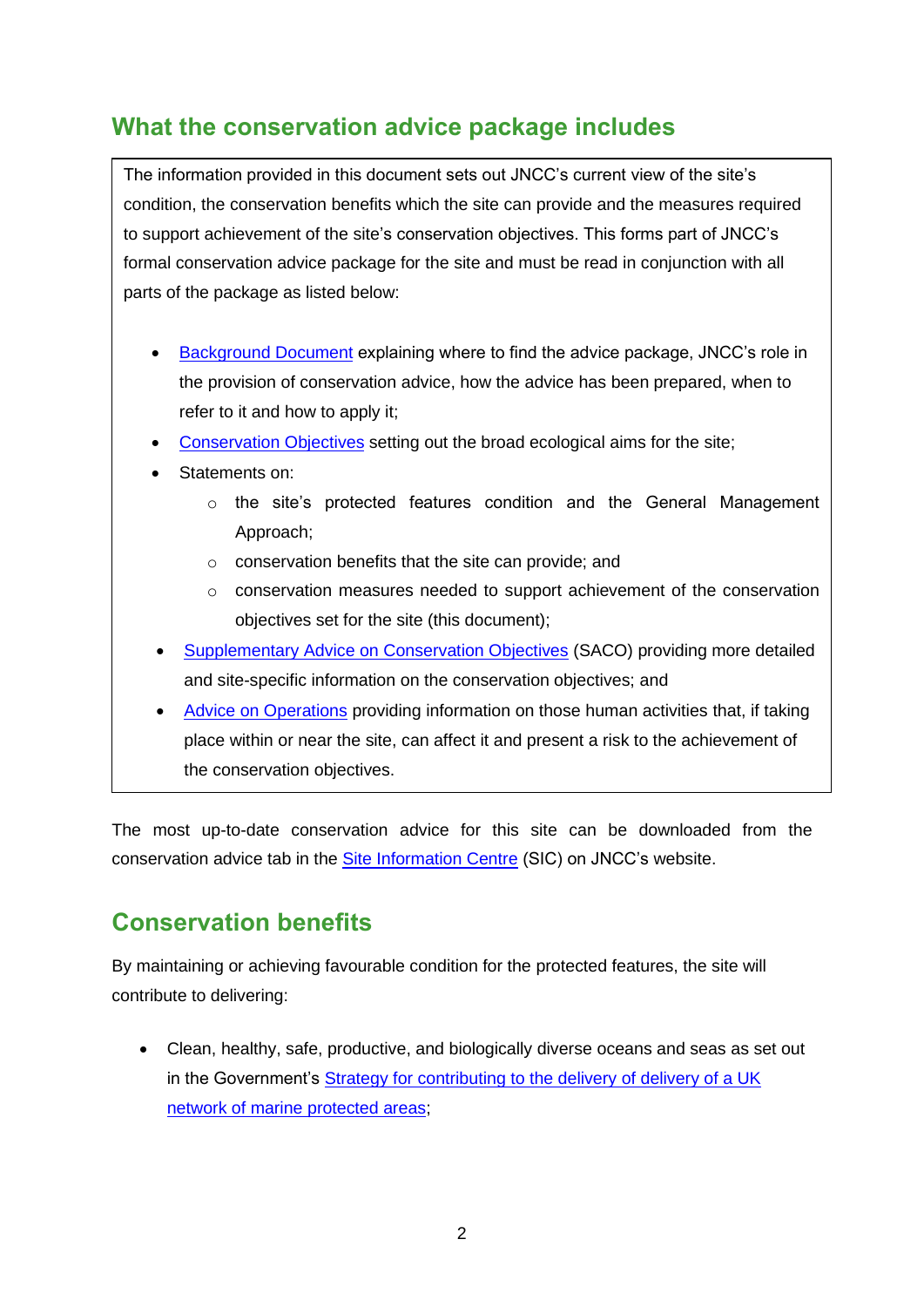- An ecologically coherent network of MPAs which are well managed under the Convention for the Protection of the Marine Environment of the North-East Atlantic [\(OSPAR Convention\)](http://www.google.co.uk/url?sa=t&rct=j&q=&esrc=s&source=web&cd=1&cad=rja&uact=8&ved=0ahUKEwiH_6HQ9_nWAhWPF8AKHZWEC1EQFggmMAA&url=http%3A%2F%2Fjncc.defra.gov.uk%2Fpdf%2F06-03e_Guidance%2520ecol%2520coherence%2520MPA%2520network.pdf&usg=AOvVaw1ezMWbIWOM2xsUvBzKwao6), specifically OSPAR Region: II Greater North Sea; and
- Good Environmental Status under the UK Marine Strategy.

This site has been designated to afford protection to a range of broad-scale habitats which include High energy circalittoral rock, Subtidal coarse sediment and Subtidal mixed sediments. These features are representative of the seabed within the Eastern Channel [\(Charting Progress 2 biogeographic region\)](http://chartingprogress.defra.gov.uk/regional-basis-charting-progress-2). Offshore Brighton MCZ is an important representation of high energy circalittoral rock within the 75-200m depth bracket of this region. The dynamic seabed environment hosts a diverse ecosystem including hydroids, bryozoans and sponges amongst the boulders and cobbles.

This site provides conservation benefits to the wider marine environment and society by affording protection to a range of broad-scale habitats and their associated biological communities and consequently the provision of the following ecosystem services:

#### High energy circalittoral rock:

• Nutrition: due to the level of primary and secondary productivity on or around rock habitat, a range of fish species use these areas as feeding and nursery grounds.

#### Sedimentary habitats (Subtidal coarse sediment and Subtidal mixed sediments):

- Nutrition: Different sediment types offer habitat for various commercial species, for instance mud habitats can be suitable for Norway lobster and shallow sandy sediments can offer habitat for sandeels, which in turn are prey for larger marine species, including birds and mammals;
- Bird and whale watching: Foraging seals, cetaceans and seabirds may also be found in greater numbers near some Subtidal sedimentary habitats due to the common occurrence of prey for the birds and mammals;
- Climate regulation: Providing a long-term sink for carbon within sedimentary habitats.

Further detail on ecosystem services the features can provide is available in the Supplementary Advice on Conservation Objectives (SACO) under structure and function.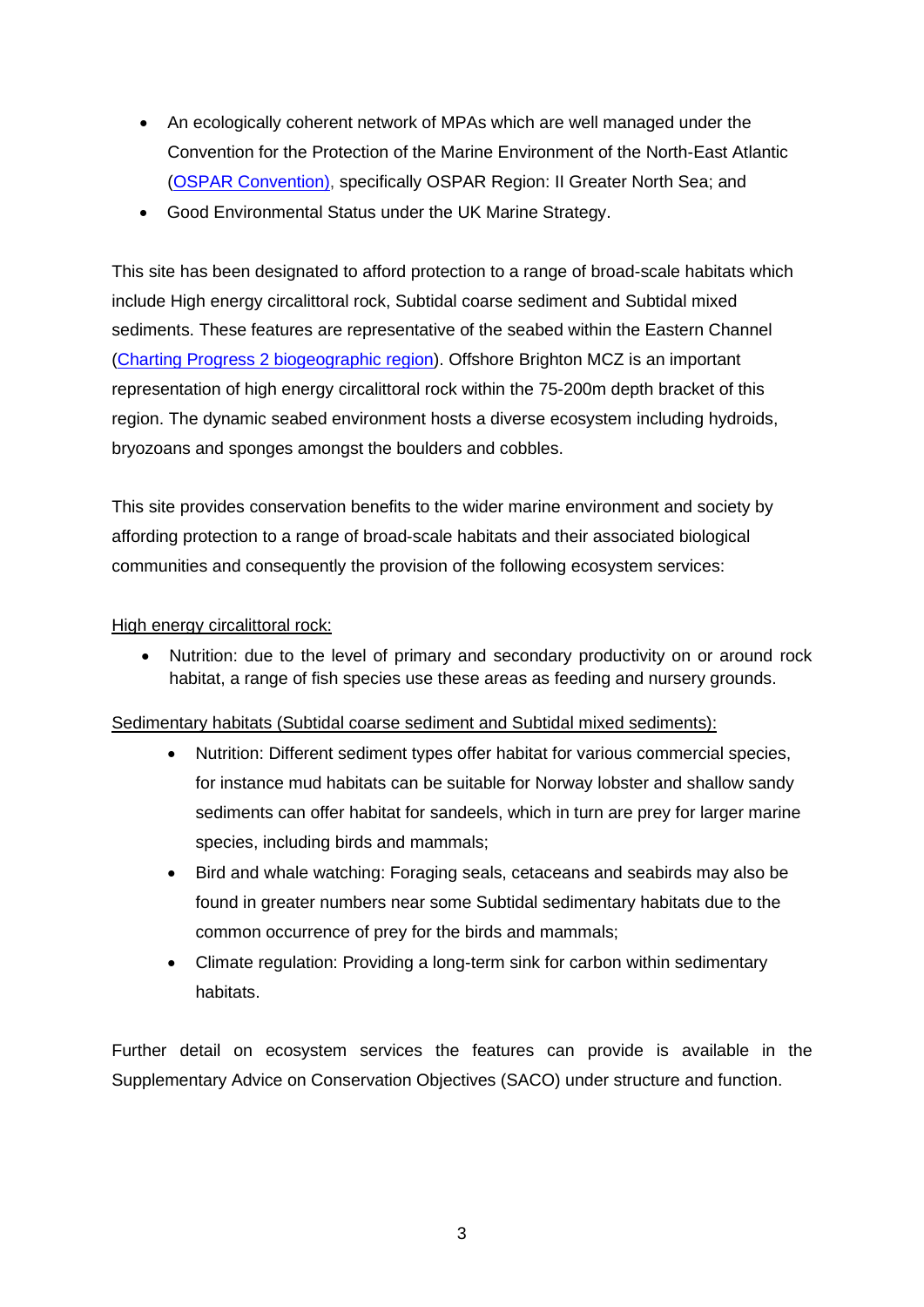Managing activities that affect the protected features of the site to maintain them at or recover them to, favourable condition, will support the site's provision of the benefits and delivery of obligations listed above.

## **Site Condition**

Table 1 below sets out JNCC's view on the overall condition of the site's protected features based on our understanding of the feature. Please contact [JNCC](mailto:OffshoreMPAs@jncc.gov.uk) for further information if required. In summary, a feature is considered to be in unfavourable condition either where evidence indicates it needs to be recovered or where recovery is not considered to be possible through human intervention. Conversely, a feature is considered to be in favourable condition where evidence indicates it is not being adversely affected.

| <b>Protected feature</b>               | <b>View of condition and General Management</b><br><b>Approach (GMA)</b>                                  |
|----------------------------------------|-----------------------------------------------------------------------------------------------------------|
| A4.1 High energy circalittoral<br>rock | The feature is in unfavourable condition.<br>The GMA is to recover the feature to favourable<br>condition |
| A5.1 Subtidal coarse sediment          | The feature is in unfavourable condition.<br>The GMA is to recover the feature to favourable<br>condition |
| A5.4 Subtidal mixed sediments          | The feature is in unfavourable condition.<br>The GMA is to recover the feature to favourable<br>condition |

**Table 1. JNCC's view on the condition of the protected features in the site.**

The conservation measures listed below set out JNCC's view as to which, if any, human activities may require additional management to maintain or recover the features within the site.